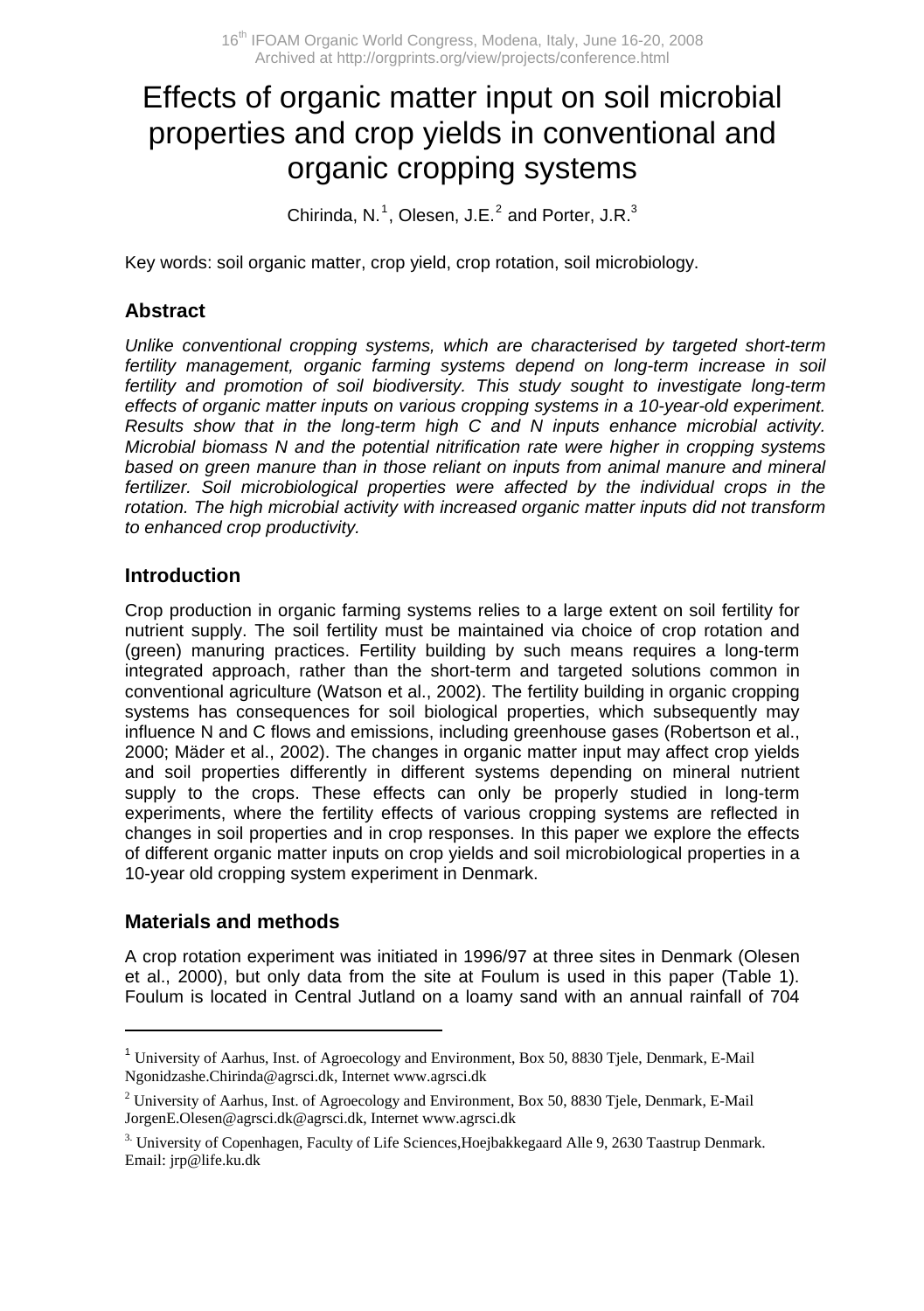mm. During the period 1997 to 2004 the experimental factors were 1) proportion of  $N_{2}$ fixing crops in the crop rotation, 2) with  $(+CC)$  and without  $(-CC)$  catch crop, and 3) with (+M) and without (-M) animal manure. Two crop rotations (O2 and O4) with different proportions of cereals and nitrogen fixing crops in a four-year rotation were tested (Table 1). All crops in all rotations are represented every year in two replicates (blocks). The plots receiving manure were supplied with anaerobically stored slurry at rates where the NH4-N amount corresponded to 40% of the N demand of the specific rotation based on a Danish national standard (Plantedirektoratet, 1997). The grassclover was used solely as a green manure crop, and the cuttings were left on the ground. All straw was left in the field.

From 2005 the design was changed to include a conventional cropping system (C4) with a crop rotation similar to the O4 rotation (Table 1). Conventional treatments (C4) replaced the previous -CC/-M treatments in O2 and O4 such that O2/-CC/-M was converted to C4/+CC and O4/-CC/-M was converted to C4/-CC. The crops in C4 received mineral fertiliser at recommended rates. A mixture of legume and nonlegumes were used for the catch crops in O2 and O4, whereas non-legumes were used in the C4 catch crop treatment. From 2001 the cuttings in grass-clover in O2/+M was no longer mulched, but removed from the field. Manure application is based on the principles of recirculation, where nutrients in the cuts from the grass-clover are processed by anaerobic digestion and redistributed to the row crop and cereals in the rotation. In O4/+M treatments the manure application is based on import from conventional farms. Weeds were controlled by mechanical means in O2 and O4, whereas pesticides were used at recommended rates in C4 to control weeds, pests and diseases.

|                        | Crop rotation | O <sub>2</sub>             | O <sub>4</sub>                | C4                           |
|------------------------|---------------|----------------------------|-------------------------------|------------------------------|
| 1 <sup>st</sup> course |               | S. barley:ley              | Spring oat <sup>CC</sup>      |                              |
| 1997-2000              | $\mathcal{P}$ | Grass-clover               | Winter wheat <sup>CC</sup>    |                              |
|                        | 3             | Winter                     | Winter cereal <sup>CC,1</sup> |                              |
|                        | 4             | wheat <sup>CC</sup>        | Pea/barley <sup>CC</sup>      |                              |
|                        |               | Pea/barley <sup>CC</sup>   |                               |                              |
| 2 <sup>nd</sup> course |               | S. barley:ley              | Winter wheat <sup>CC</sup>    |                              |
| 2001-2004              | 2             | Grass-clover               | Spring oat <sup>CC</sup>      |                              |
|                        | 3             | Winter                     | S. barley <sup>CC</sup>       |                              |
|                        | 4             | wheat <sup>CC</sup>        | Lupin                         |                              |
|                        |               | Lupin/barley <sup>CC</sup> |                               |                              |
| 3rd course             |               | S. barley:ley              | S. barley <sup>CC</sup>       | S. barley <sup>cc</sup>      |
| 2005-2008              | 2             | Grass-clover               | Faba bean <sup>CC,2</sup>     | Faba bean <sup>CC,2</sup>    |
|                        | 3             | Potato                     | Potato                        | Potato                       |
|                        | 4             | Winter                     | Winter wheat <sup>CC,3</sup>  | Winter wheat <sup>CC,3</sup> |
|                        |               | $whereat^{CC,3}$           |                               |                              |

Table. 1: Structure of the crop rotations.

*CCCatch crop in the +CC-treatments, 1 Triticale in 1999 and 2000, <sup>2</sup> Pea/barley in 2005, <sup>3</sup> S. oats in 2005.* 

Grain yields were measured at maturity using a combine harvester. Samples of total above-ground biomass in the grass-clover were taken in 1  $m^2$  sample areas in each plot at each cut. To determine total crop production, samples of total above-ground biomass were taken in 1 m<sup>2</sup> sample areas in each plot 1-2 weeks before maturity. Similar samples of total above-ground biomass were taken about 1 November to measure the above-ground biomass of catch crops and weeds. Total N in the grain and plant samples were determined on finely milled samples from each plot by the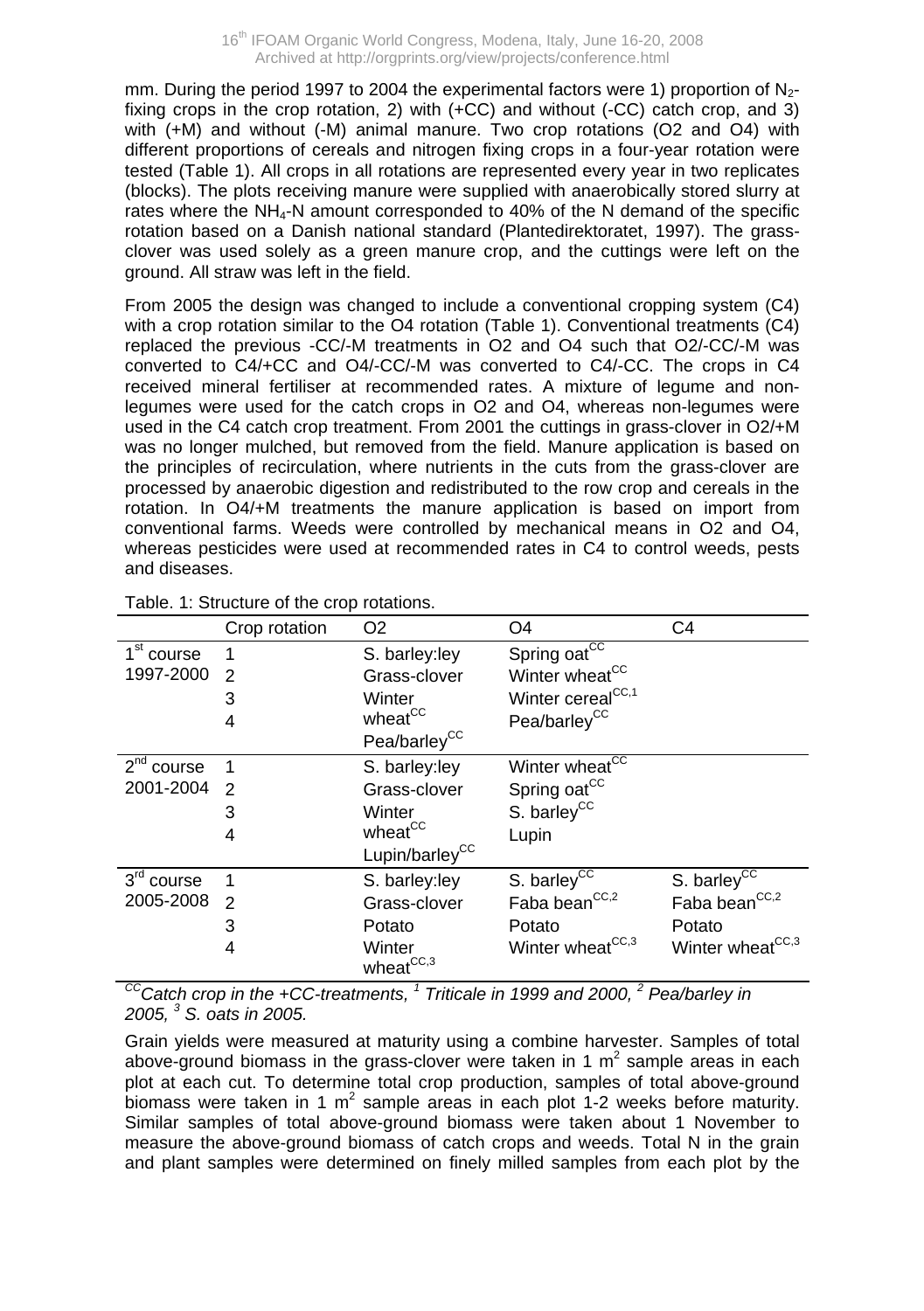Dumas method. Carbon content in plants was estimated under the assumption of 46% C content in plant DM biomass. Soil organic C and N were determined by dry combustion. Microbial biomass was determined by the chloroform fumigation incubation technique (Joergensen and Brookes, 1990). Nitrification potential was assessed using the method described by Hart et al., (1994).

### **Results**

There were higher C and N inputs from aboveground material in the organic compared to the conventional systems, in particular affected by the catch crop (CC) treatment (Table 2). The organic system O2/+CC received significant C and N inputs from grassclover and O4/+CC from crop residues and catch crops. This was reflected in a higher soil organic C content in the organic compared to the conventional treatments (Table 3). Microbial biomass N and nitrifier activity was highest in the O2/+CC and lowest in the conventional system (Table 3). The microbial population and activity, which increased with organic inputs in plots that will have spring barley in 2008, but showed no clear trend in the winter wheat plots. Annual grain yields were consistently higher in conventional compared to organic systems (Table 4). Grain yields obtained in the O4/+CC were comparable with yields from the O2/+CC. The low yields obtained for spring oats in the conventional system in 2005 were due to crop lodging.

|                               | Source        | $C4$ /-CC | $O4$ -CC | $O4/+CC$ | $O2/+CC$ |
|-------------------------------|---------------|-----------|----------|----------|----------|
| C input                       | Manure        | 0.0       | 0.3      | 0.3      | 0.2      |
| (Mg DM/ha/yr)<br>Grass-clover |               | 0.0       | 0.0      | 0.0      | 1.6      |
|                               | Crop residues | 2.1       | 2.4      | 2.9      | 2.4      |
|                               | Catch crops   | 0.2       | 0.2      | 1.0      | 0.3      |
|                               | Total         | 2.3       | 2.9      | 4.2      | 4.5      |
| N inputs                      | Manure        | 0         | 18       | 18       | 15       |
| (kg N/ha/yr)                  | Grass-clover  | 0         | 0        | 0        | 95       |
|                               | Crop residues | 42        | 40       | 61       | 44       |
|                               | Catch crops   | 10        | 9        | 58       | 16       |
|                               | Total         | 52        | 66       | 137      | 170      |

Table 2. Annual C and N inputs in organic matter of manure and above-ground plant material (1997- 2006).

Table 3. Soil biological and chemical properties (*+ S.E; n =2*)

| Soil Parameter                                              | 2008 crop | Treatment |            |           |           |
|-------------------------------------------------------------|-----------|-----------|------------|-----------|-----------|
|                                                             |           | C4 / CC   | $O4$ /-CC  | $O4/+CC$  | $O2/+CC$  |
| Organic C (%)                                               | S. barley | 1.95      | 2.10       | 2.09      | 2.28      |
|                                                             | W. wheat  | 1.91      | 2.29       | 2.00      | 2.39      |
| Microbial biomass N<br>$(\mu q N / q sol)$                  | S. barley | 32.1(2.3) | 36.3(2.3)  | 36.0(4.0) | 47.2(0.8) |
|                                                             | W. wheat  | 27.2(2.2) | 32.7(1.3)  | $27.2*$   | 29.2(3.3) |
| <b>Potential Nitrification</b><br>(nmol $NO3$ / q soil / h) | S. barley | 10.6(0.3) | 13.9(0.01) | 15.5(1.6) | 16.6(0.4) |
|                                                             | W. wheat  | 12.3(1.7) | 16.3(1.9)  | 15.1(0.2) | 17.9(0.2) |

## **Discussion**